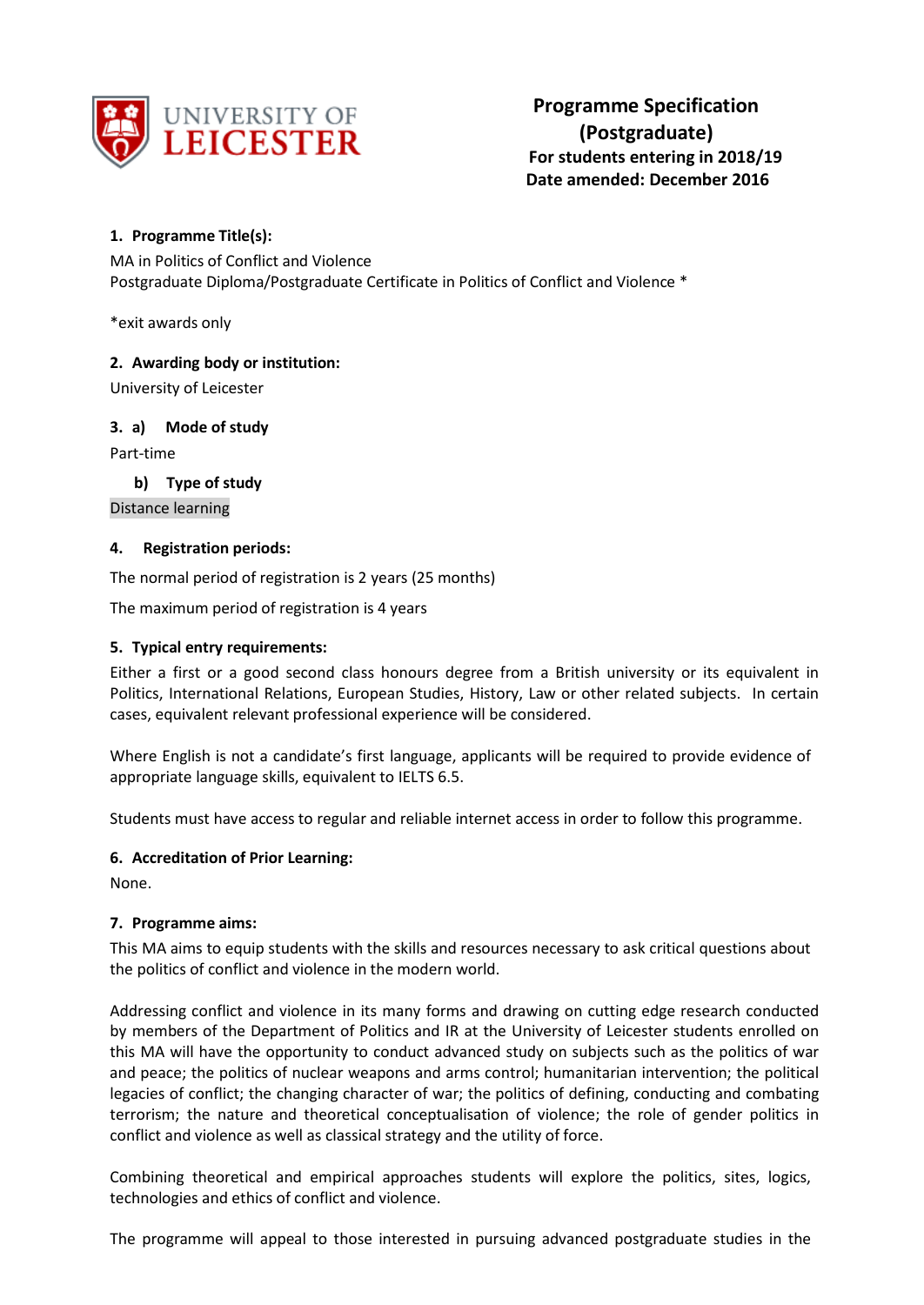field of conflict and violence with an academic background in (but not limited to) International Relations, politics, political theory, war studies, terrorism studies, history, human rights, journalism, philosophy or law. The programme will also appeal to those seeking professional development and enhanced employability in relevant sectors such as those working for NGOs, the military, media, private security, the UN or other international organisations.

## **8. Reference points used to inform the programme specification:**

- QAA Benchmarking statement for Politics and International Relations **<http://www.qaa.ac.uk/en/Publications/Documents/SBS-politics-15.pdf>**
- QAA Framework for Higher Education Qualifications
- University of Leicester Learning Strategy: **<http://www2.le.ac.uk/offices/sas2/quality/learnteach>**
- University Employability Strategy
- Periodic Developmental Review Reports (February 2014)

### **9. Programme Outcomes:**

N.B. Programme outcomes specific to the MA are in bold, and those specific to the Postgraduate Certificate and Postgraduate Diploma are in italics.

| <b>Intended Learning</b><br><b>Outcomes</b>                                                                                                                                                                                                                                                                                                                                                                                                                               | <b>Teaching and Learning</b><br><b>Methods</b>                                                                                                     | <b>How Demonstrated?</b>                                                                                                                                                                                                                                                                                                                                                        |
|---------------------------------------------------------------------------------------------------------------------------------------------------------------------------------------------------------------------------------------------------------------------------------------------------------------------------------------------------------------------------------------------------------------------------------------------------------------------------|----------------------------------------------------------------------------------------------------------------------------------------------------|---------------------------------------------------------------------------------------------------------------------------------------------------------------------------------------------------------------------------------------------------------------------------------------------------------------------------------------------------------------------------------|
|                                                                                                                                                                                                                                                                                                                                                                                                                                                                           |                                                                                                                                                    |                                                                                                                                                                                                                                                                                                                                                                                 |
|                                                                                                                                                                                                                                                                                                                                                                                                                                                                           | (a) Subject and Professional skills                                                                                                                |                                                                                                                                                                                                                                                                                                                                                                                 |
| Graduates<br>should<br>possess<br>critical<br>knowledge<br>and<br>of<br>appreciation<br>academic<br>literature relating to the politics<br>conflict<br>violence.<br>of<br>and<br>will<br>Graduates<br>have<br>gained<br>knowledge<br>empirical<br>and<br>theoretical understanding of the<br>place of conflict and violence in<br>modern world<br>and<br>the<br>the<br>political<br>questions<br>raised<br>in<br>relation to the problematic of<br>conflict and violence. | <b>Knowledge</b><br>Guided private study; directed<br>reading; electronic seminar/forum;<br>essay commentary/feedback; and<br>independent research | A range of on-line activities (E-<br>tivities) including online<br>presentations, podcasts, interactive<br>message boards and Wikis;<br>literature reviews; research<br>proposals; essays; dissertation.<br>A range of on-line activities (E-<br>tivities) including online<br>presentations, podcasts, interactive<br>message boards and Wikis; literature<br>reviews; essays. |
|                                                                                                                                                                                                                                                                                                                                                                                                                                                                           | <b>Concepts</b>                                                                                                                                    |                                                                                                                                                                                                                                                                                                                                                                                 |
| Graduates should<br>be able to<br>explain,<br>critique<br>and<br>apply<br>such<br>political<br>concepts<br>as<br>violence, terrorism, intervention,<br>war, peace and the state.                                                                                                                                                                                                                                                                                          | Guided private study; directed<br>reading; electronic seminar/forum;<br>essay commentary/feedback; and<br>independent research                     | A range of on-line activities (E-<br>tivities) including online<br>presentations, podcasts, interactive<br>message boards and Wikis;<br>literature reviews; research<br>proposals; essays; dissertation.<br>A range of on-line activities (E-<br>tivities) including online<br>presentations, podcasts, interactive<br>message boards and Wikis; literature<br>reviews; essays. |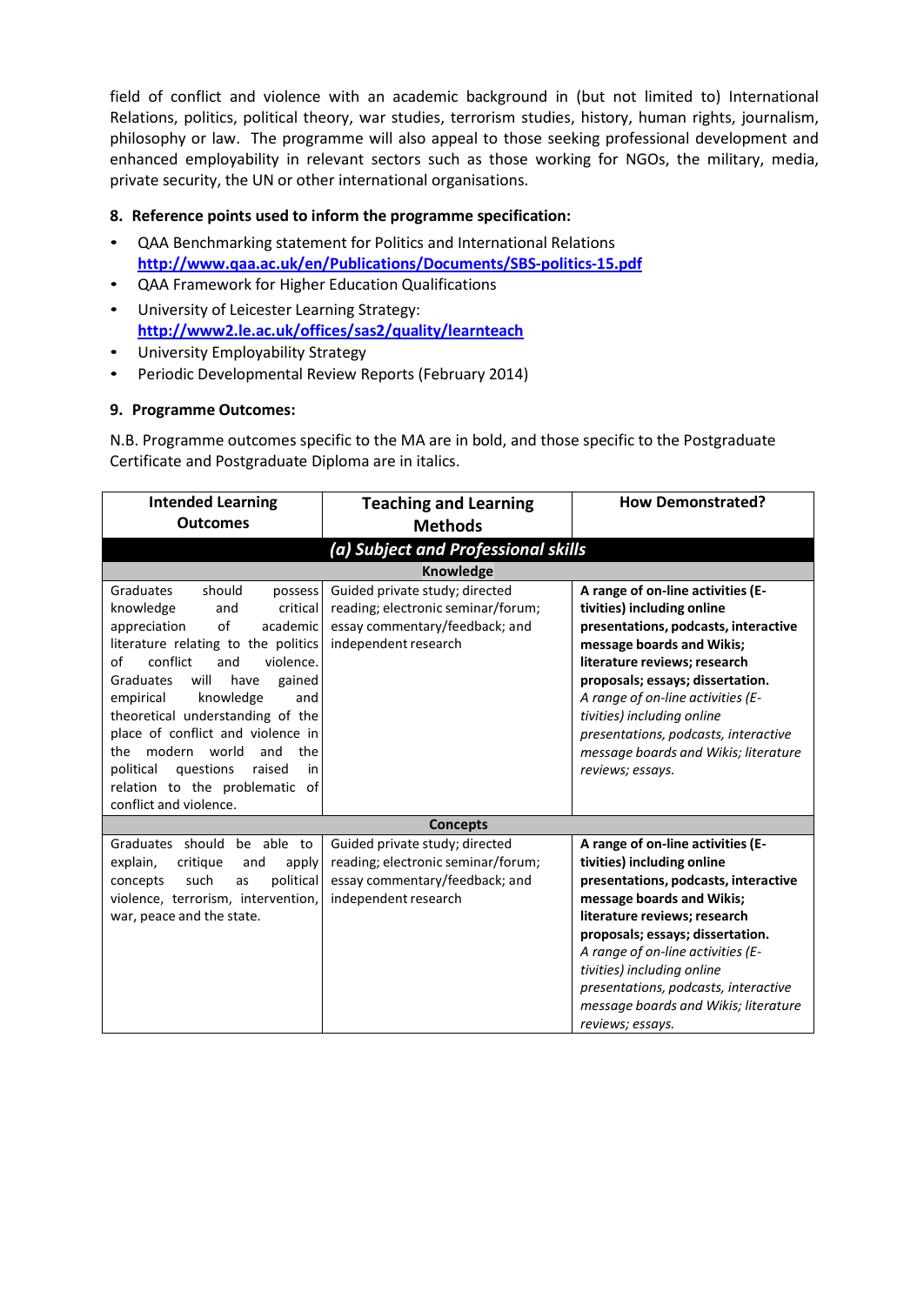| <b>Intended Learning</b><br><b>Outcomes</b>                                                                                                                                                                                                                                                                                                                                           | <b>Teaching and Learning</b><br><b>Methods</b>                                                                                 | <b>How Demonstrated?</b>                                                                                                                                                                                                                                                                                                                                                        |  |  |
|---------------------------------------------------------------------------------------------------------------------------------------------------------------------------------------------------------------------------------------------------------------------------------------------------------------------------------------------------------------------------------------|--------------------------------------------------------------------------------------------------------------------------------|---------------------------------------------------------------------------------------------------------------------------------------------------------------------------------------------------------------------------------------------------------------------------------------------------------------------------------------------------------------------------------|--|--|
| <b>Techniques</b>                                                                                                                                                                                                                                                                                                                                                                     |                                                                                                                                |                                                                                                                                                                                                                                                                                                                                                                                 |  |  |
| Mastery of key theories and<br>concepts, methodological tools<br>and bibliographic, writing and<br>critical skills<br><b>Understanding of both</b><br>quantitative and qualitative<br>research methods appropriate to<br>the study of conflict and<br>violence.<br>Mastery of key theories and<br>concepts, methodological tools<br>and bibliographic, writing and<br>critical skills | Guided private study; directed<br>reading; electronic seminar/forum;<br>essay commentary/feedback; and<br>independent research | A range of on-line activities (E-<br>tivities) including online<br>presentations, podcasts, interactive<br>message boards and Wikis;<br>literature reviews; research<br>proposals; essays; dissertation.<br>A range of on-line activities (E-<br>tivities) including online<br>presentations, podcasts, interactive<br>message boards and Wikis; literature<br>reviews; essays. |  |  |
|                                                                                                                                                                                                                                                                                                                                                                                       | <b>Critical analysis</b>                                                                                                       |                                                                                                                                                                                                                                                                                                                                                                                 |  |  |
| Ability to identify and apply<br>relevant concepts and techniques<br>with independence and rigour                                                                                                                                                                                                                                                                                     | Guided private study; essay<br>commentary/feedback; and<br>independent research<br><b>Presentation</b>                         | A range of on-line activities (E-<br>tivities) including online<br>presentations, podcasts, interactive<br>message boards and Wikis;<br>literature reviews; research<br>proposals; essays; dissertation<br>A range of on-line activities (E-<br>tivities) including online<br>presentations, podcasts, interactive<br>message boards and Wikis; literature<br>reviews; essays.  |  |  |
|                                                                                                                                                                                                                                                                                                                                                                                       |                                                                                                                                |                                                                                                                                                                                                                                                                                                                                                                                 |  |  |
| Ability to organise research<br>material in a manner appropriate<br>to the medium that is to be<br>assessed; to distinguish between<br>relevant and non-relevant<br>material; to write up and deliver<br>written work to a professional<br>standard                                                                                                                                   | Guided private study; essay<br>commentary/feedback; and<br>independent research                                                | Essay plans; dissertation outline;<br>dissertation<br>Essay plans                                                                                                                                                                                                                                                                                                               |  |  |
|                                                                                                                                                                                                                                                                                                                                                                                       | <b>Appraisal of evidence</b>                                                                                                   |                                                                                                                                                                                                                                                                                                                                                                                 |  |  |
| Ability to assess the relevance<br>and evaluate the quality of a<br>substantial range of primary<br>sources and secondary literature<br>Ability to mount and sustain an<br>independent level of inquiry at<br>an advanced level<br>Ability to assess the relevance<br>and evaluate the quality of a<br>range of primary sources and<br>secondary literature                           | Guided private study; independent<br>research                                                                                  | A range of on-line activities (e-<br>tivities) including online<br>presentations, podcasts, interactive<br>message boards and wikis; literature<br>reviews; research proposals; essay;<br>dissertation<br>A range of on-line activities (e-<br>tivities) including online<br>presentations, podcasts, interactive<br>message boards and wikis; literature<br>reviews; essay     |  |  |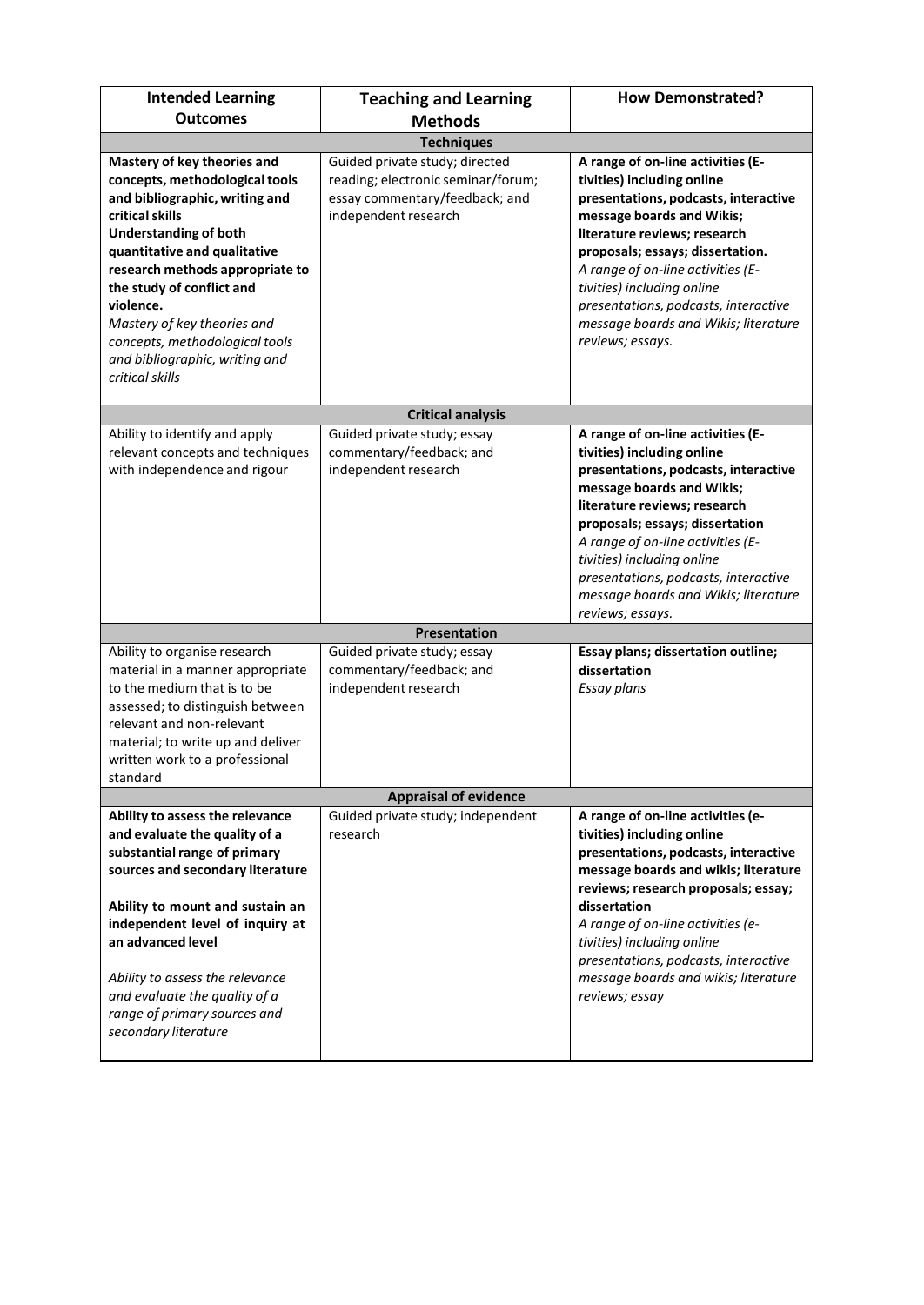| <b>Intended Learning</b>                                                                                                                                                                                                                                                                                                                                                                                                                                                                                                                         | <b>Teaching and Learning</b>                                                                                                                                                                                               | <b>How Demonstrated?</b>                                                                                                                                             |  |  |  |
|--------------------------------------------------------------------------------------------------------------------------------------------------------------------------------------------------------------------------------------------------------------------------------------------------------------------------------------------------------------------------------------------------------------------------------------------------------------------------------------------------------------------------------------------------|----------------------------------------------------------------------------------------------------------------------------------------------------------------------------------------------------------------------------|----------------------------------------------------------------------------------------------------------------------------------------------------------------------|--|--|--|
| <b>Outcomes</b>                                                                                                                                                                                                                                                                                                                                                                                                                                                                                                                                  | <b>Methods</b>                                                                                                                                                                                                             |                                                                                                                                                                      |  |  |  |
|                                                                                                                                                                                                                                                                                                                                                                                                                                                                                                                                                  | (b) Transferable skills                                                                                                                                                                                                    |                                                                                                                                                                      |  |  |  |
|                                                                                                                                                                                                                                                                                                                                                                                                                                                                                                                                                  | <b>Research skills</b>                                                                                                                                                                                                     |                                                                                                                                                                      |  |  |  |
| Ability to: plan research projects,<br>and locate, extract, produce and<br>analyse relevant evidence;<br>conduct significant background<br>research and literature surveys;<br>organise and marshal evidence<br>and report on findings; analyse<br>complex ideas and competing<br>viewpoints; and construct<br>informed critical arguments at<br>an advanced level<br>Ability to: locate, extract, produce<br>and analyse relevant evidence for<br>essays; organise and marshal<br>evidence and report on findings;<br>analyse complex ideas and | <b>Online resource-based learning;</b><br>study-skills activities; directed critical<br>reading of research methods<br>literature; dissertation supervision<br>Online resource-based learning; study-<br>skills activities | Essay plans; dissertation outline;<br>essays; dissertation<br>Essay plans; essays                                                                                    |  |  |  |
| competing viewpoints; and<br>construct informed critical                                                                                                                                                                                                                                                                                                                                                                                                                                                                                         |                                                                                                                                                                                                                            |                                                                                                                                                                      |  |  |  |
| arguments                                                                                                                                                                                                                                                                                                                                                                                                                                                                                                                                        |                                                                                                                                                                                                                            |                                                                                                                                                                      |  |  |  |
|                                                                                                                                                                                                                                                                                                                                                                                                                                                                                                                                                  | <b>Communication skills</b>                                                                                                                                                                                                |                                                                                                                                                                      |  |  |  |
| Ability to: respond with focus and<br>clarity to written questions; write<br>clearly and concisely; make<br>effective use of graphical and<br>statistical summaries, where<br>appropriate; produce properly<br>structured, clear essays and<br>dissertations.<br>Ability to: respond with focus and<br>clarity to written questions; write<br>clearly and concisely; make<br>effective use of graphical and<br>statistical summaries, where<br>appropriate; produce properly<br>structured, clear essays.                                        | Guided private study; essay<br>commentary/feedback; electronic<br>seminar/forum; and independent<br>research                                                                                                               | Essay plans and dissertation outline;<br>essays; dissertation; participation in<br>on-line activities<br>Essay plans; essays; participation in<br>on-line activities |  |  |  |
|                                                                                                                                                                                                                                                                                                                                                                                                                                                                                                                                                  | Data presentation                                                                                                                                                                                                          |                                                                                                                                                                      |  |  |  |
| Ability to synthesise research<br>data into coherent and sustained<br>arguments using appropriate IT<br>resources                                                                                                                                                                                                                                                                                                                                                                                                                                | Online resource-based learning (e.g.<br>use of EU documentation); electronic<br>seminar/forum; independent research                                                                                                        | Use of numerical evidence in support<br>of activity such as an essay where<br>relevant                                                                               |  |  |  |
|                                                                                                                                                                                                                                                                                                                                                                                                                                                                                                                                                  | <b>Information technology</b>                                                                                                                                                                                              |                                                                                                                                                                      |  |  |  |
| Advanced ability to retrieve and<br>present information using<br>appropriate information<br>technology, for example,<br>bibliographic software, data<br>archives, data analysis software<br>Ability to retrieve and present<br>information using appropriate<br>information technology, for<br>example, bibliographic software,<br>data archives, data analysis<br>software                                                                                                                                                                      | Induction; online resource-based<br>learning; e-tivities                                                                                                                                                                   | Use of Blackboard and participation<br>in on-line activities; essays;<br>dissertation<br>Use of Blackboard and participation<br>in on-line activities; essays        |  |  |  |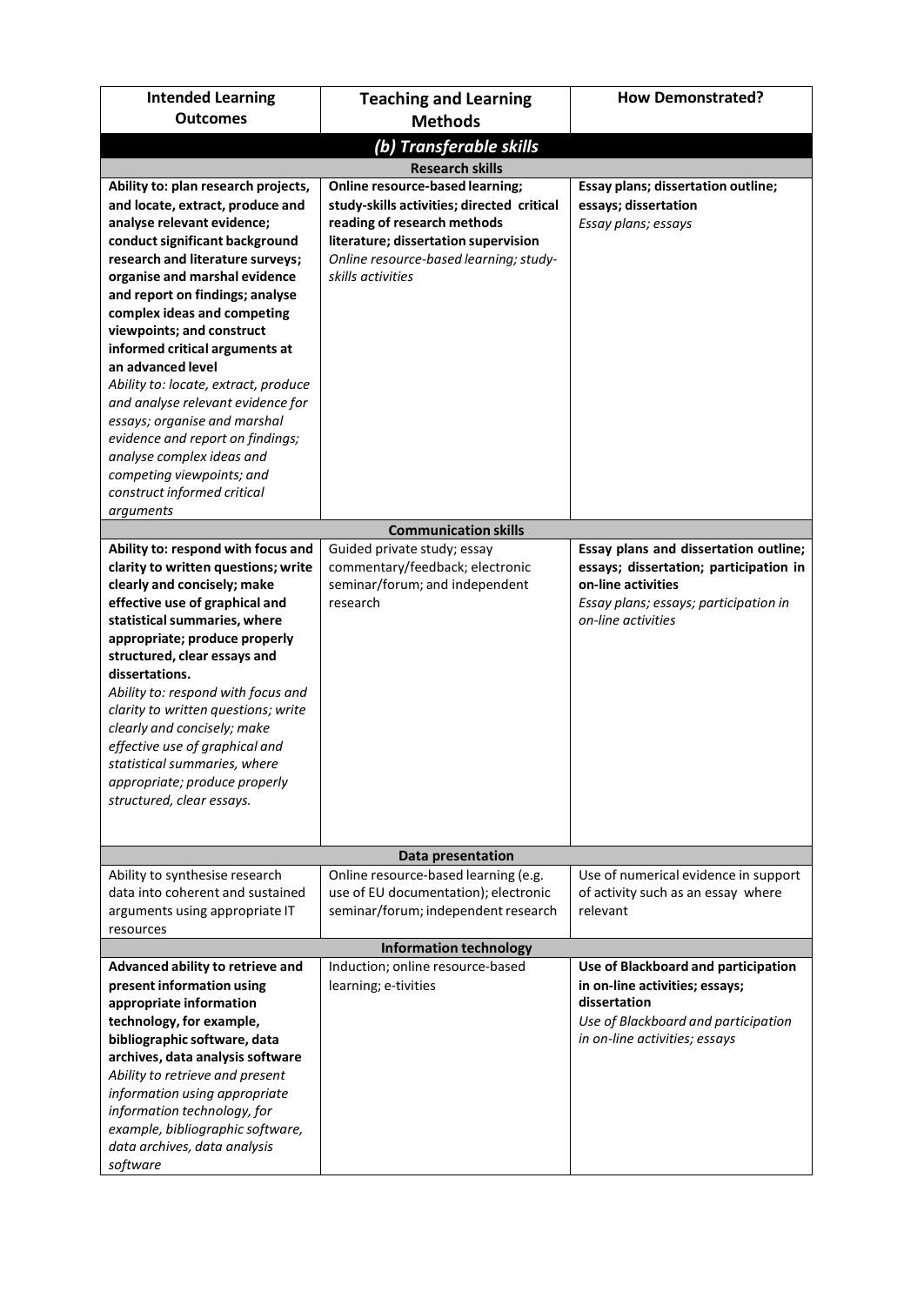| <b>Intended Learning</b>            | <b>Teaching and Learning</b>           | <b>How Demonstrated?</b>              |  |
|-------------------------------------|----------------------------------------|---------------------------------------|--|
| <b>Outcomes</b>                     | <b>Methods</b>                         |                                       |  |
|                                     | <b>Problem solving</b>                 |                                       |  |
| Ability to identify, investigate,   | Guided private study; online resource- | Essay; dissertation; participation in |  |
| analyse, formulate and advocate     | based learning; electronic             | on-line activities                    |  |
| solutions to problems               | seminar/forum                          | Essay; participation in on-line       |  |
|                                     |                                        | activities                            |  |
|                                     | <b>Working relationships</b>           |                                       |  |
| Ability to work collaboratively as  | Electronic seminar/forum;              | Participation in on-line activities:  |  |
| part of a team. Knowing how and     | dissertation supervision               | message boards and Wikis              |  |
| when to draw on the knowledge       | Electronic seminar/forum               |                                       |  |
| and expertise of others; ability to |                                        |                                       |  |
| contribute and comment on ideas     |                                        |                                       |  |
| in learning groups                  |                                        |                                       |  |
|                                     | <b>Managing learning</b>               |                                       |  |
| Management of an extensive          | Guided private study; independent      | <b>Essays; dissertation; Personal</b> |  |
| literature and familiarisation with | research; dissertation supervision;    | <b>Development Planning</b>           |  |
| key issues and concepts             | career management training             | <b>Essays; Personal Development</b>   |  |
|                                     | Guided private study; independent      | Planning                              |  |
| Ability to plan and implement       | research; career management training   |                                       |  |
| tasks and manage work-loads         |                                        |                                       |  |
|                                     |                                        |                                       |  |
| <b>Career management</b>            |                                        |                                       |  |
| Ability to take charge of one's     | Personal Tutor System; PDP training    | Personal Development Planning         |  |
| own progress and development        | (on-line)                              |                                       |  |
|                                     |                                        |                                       |  |
| Reflection on one's strengths,      |                                        |                                       |  |
| interests, motivations and skills;  |                                        |                                       |  |
| recognition of one's                |                                        |                                       |  |
| achievements                        |                                        |                                       |  |

## **10. Special features:**

The programme has been constructed to complement, and be compatible with, the Department's existing DL MA degrees, which build on the university's Learning Innovation Strategy, and are subject to on-going collaborative development with the Leicester Learning Institute. The programme is based on a social constructivist learning model.

The programme differs from most campus-based and distance learning MA degrees in violence and conflict studies as it does not have a traditional focus of war at its core. Rather it approaches violence and conflict from a broad perspective drawing on expertise from all research groups within the Department of Politics and International Relations and encouraging critical enquiry into contested subjects.

## **11. Indications of programme quality:**

- Number one politics department in the 2009 and 2010 National Student Surveys;
- Considerable departmental experience in distance teaching and learning as a result of the development and success of our existing DL programmes;
- Consistent, positive feedback from current and former students;
- Consistent positive feedback from external examiners.

## **12. Scheme of Assessment**

The programme structure is in accordance with Senate Regulation 6: Regulations [governing taught](http://www2.le.ac.uk/offices/sas2/regulations/general-regulations-for-taught-programmes) [postgraduate](http://www2.le.ac.uk/offices/sas2/regulations/general-regulations-for-taught-programmes) programmes of study and comprises of 120 taught credits and a 60 credit dissertation.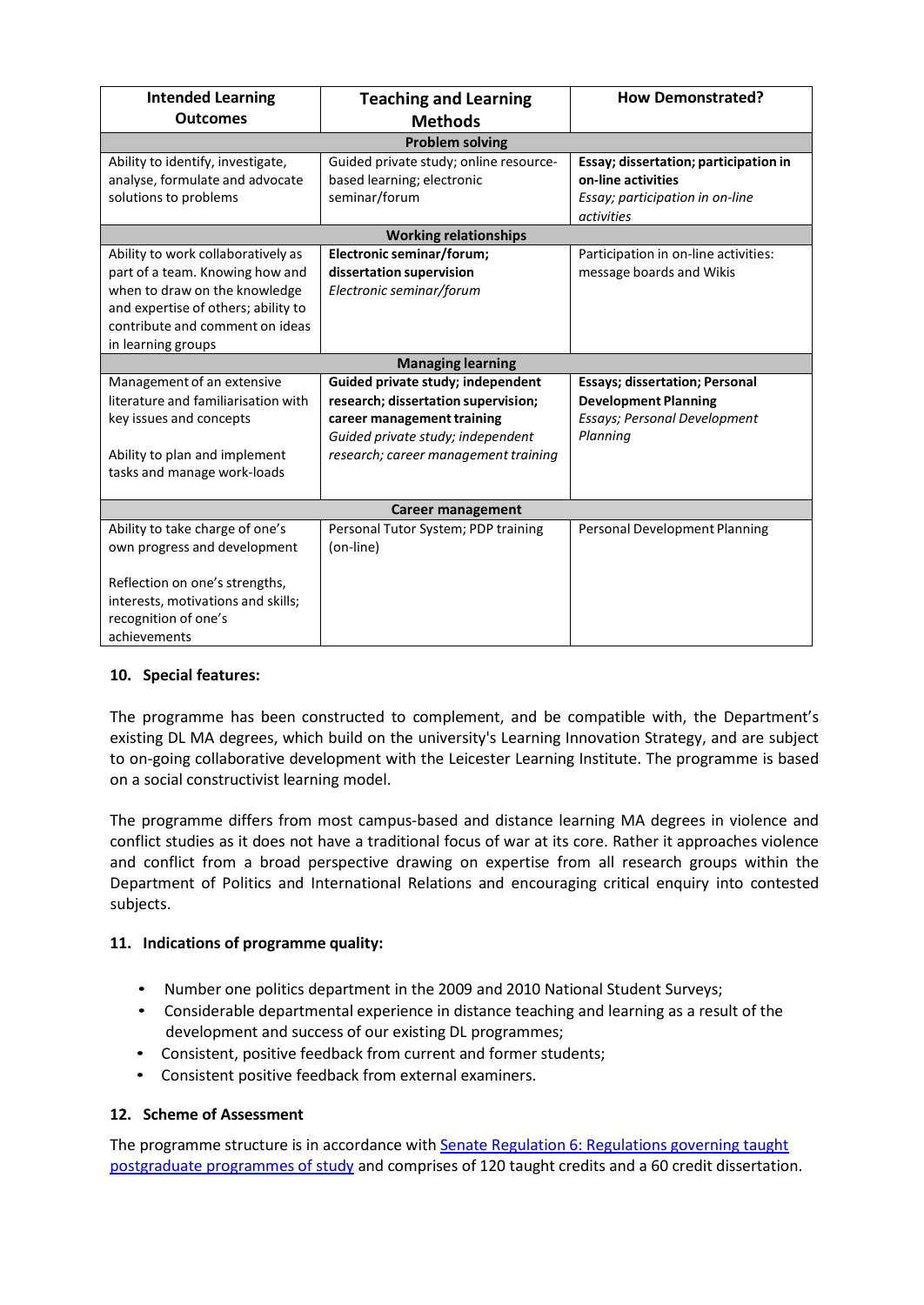The criteria for and classification of awards are as detailed in Sections 6.32 and 6.41.

## **13. Progression points**

As defined in Senate Regulation 6: [Regulations governing taught](http://www2.le.ac.uk/offices/sas2/regulations/general-regulations-for-taught-programmes) postgraduate programmes of study

Board of Examiners in February and August confirm that students have satisfactorily completed four 30-credit modules and may progress to completing their dissertation.

### **14. Rules relating to re-sits or re-submissions:**

As defined in Senate Regulation 6: [Regulations governing taught](http://www2.le.ac.uk/offices/sas2/regulations/general-regulations-for-taught-programmes) postgraduate programmes of study

### **15. Additional information** [e.g. timetable for admissions]

### **16. External Examiners:**

The details of the External Examiner(s) for this programme and the most recent External Examiners' reports can be found [here.](https://exampapers.le.ac.uk/xmlui/handle/123456789/227)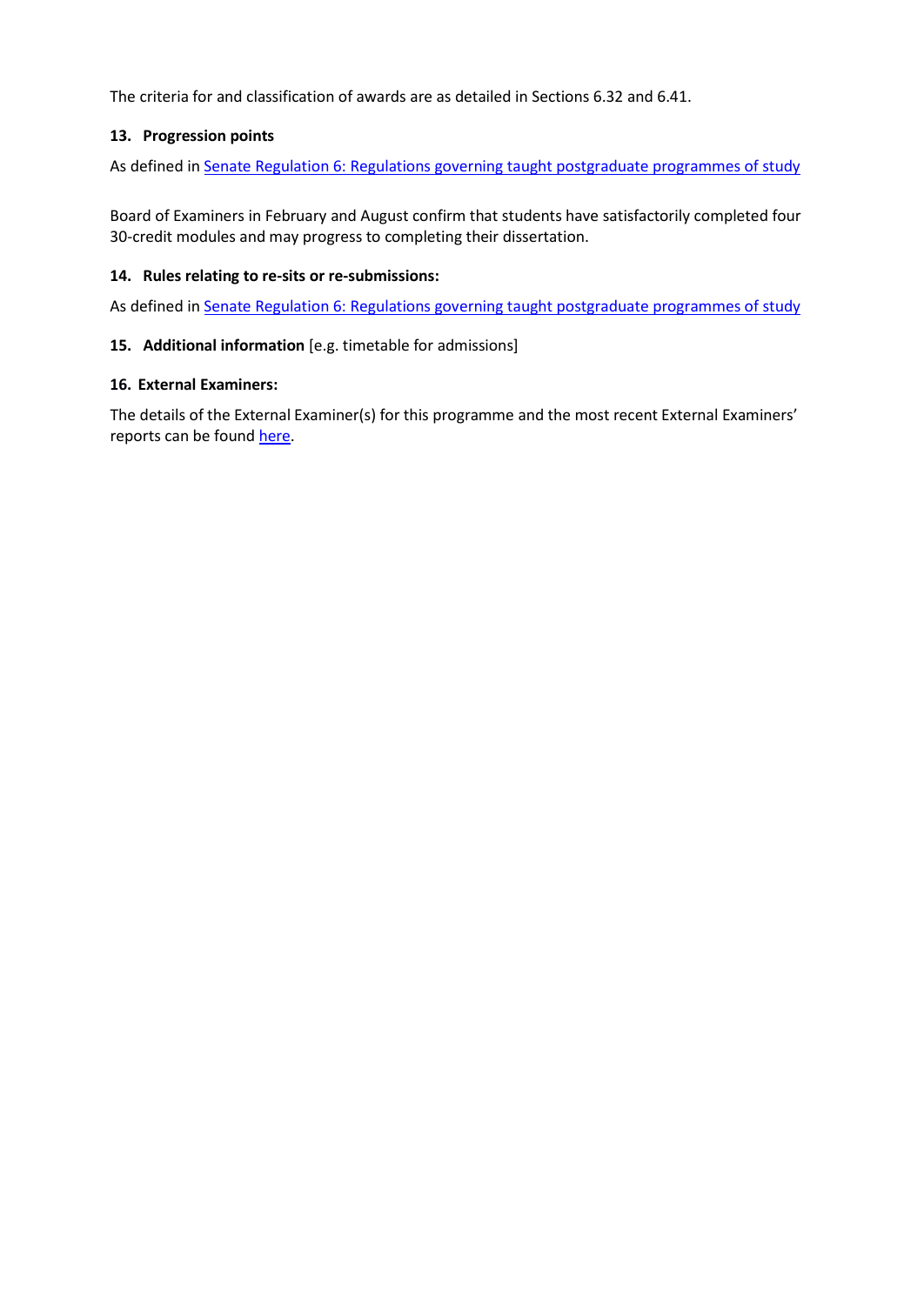### **Appendix 1: Programme structure** (programme regulations)

For the award of MA, students must complete four 30 credit taught modules and a 12-15,000 word dissertation worth 60 credits. For the exit award of Postgraduate Diploma students must complete four 30 credit taught modules, and for the exit award of Postgraduate Certificate, two 30 credit taught modules.

All students must complete their core, compulsory module *The Politics of Conflict and Violence*  before going on to choose from a list of optional modules. Students are given advice at the time of choosing as to which optional modules are best suited to their degree programme. All modules choices are checked and approved by the Director of Distance Learning to ensure they are appropriate to the student's programme of study and provide coherent intellectual development. MA students must also devise a dissertation question that is relevant to their MA programme. Dissertation questions are reviewed by the Director of Distance Learning and the student's dissertation advisor. Our approach to programme structure combines choice and individual intellectual development for the student with flexibility for the Department in order to cater to teaching and research commitments whilst ensuring that students are presented with and complete an intellectually coherent and relevant programme of study.

| <b>Module Code</b> | <b>Module Name</b>                                                             | Core or<br><b>Optional</b> | <b>Credits</b> |
|--------------------|--------------------------------------------------------------------------------|----------------------------|----------------|
| PL7530             | The Politics of Conflict & Violence                                            | C                          | 30             |
| PL7503             | <b>MA Dissertation</b>                                                         | C                          | 60             |
| PL7500             | American Interventionism after the Cold<br>War                                 | O                          | 30             |
| PL7501             | Democracy & Legitimacy in the European<br>Union                                | O                          | 30             |
| PL7502             | <b>Diplomatic Systems</b>                                                      | O                          | 30             |
| PL7504             | Intelligence & Security                                                        | O                          | 30             |
| PL7505             | <b>International Security</b>                                                  | O                          | 30             |
| PL7508             | Post Cold War World Order                                                      | Ω                          | 30             |
| PL7515             | Theories of International Relations                                            | O                          | 30             |
| PL7521             | The International Politics of Protection                                       | O                          | 30             |
| PL7587             | <b>EU Enlargement and Democratic</b><br>Consolidation in Post-Communist Europe | O                          | 30             |
| PL7589<br>PL7591   | The Politics of Human Rights<br>Strategy in the Modern World                   | O<br>O                     | 30<br>30       |
| PL7593             | Governance and Corruption                                                      | Ω                          | 30             |
| PL7594             | The Politics of European Integration                                           | Ω                          | 30             |
| PL7595             | Euroscepticism                                                                 | Ω                          | 30             |
| PL7509             | The Art of Negotiation                                                         | Ω                          | 30             |
| PL7531             | Gender in Global Perspective                                                   | Ω                          | 30             |
| PL7532             | The Transformation of Modern Warfare                                           | O                          | 30             |
| PL7533             | The Politics of Global Nuclear Order                                           | Ο                          | 30             |
| PL7534             | The Politics of Violent Conflict and its<br>Legacies in Northern Ireland       | O                          | 30             |
| PL7596             | Europe as a Global Actor                                                       | O                          | 30             |
| PL7597             | Political Economy of International<br>Development                              | O                          | 30             |

N.B. All modules are 30 credits with the exception of the 60-credit MA Dissertation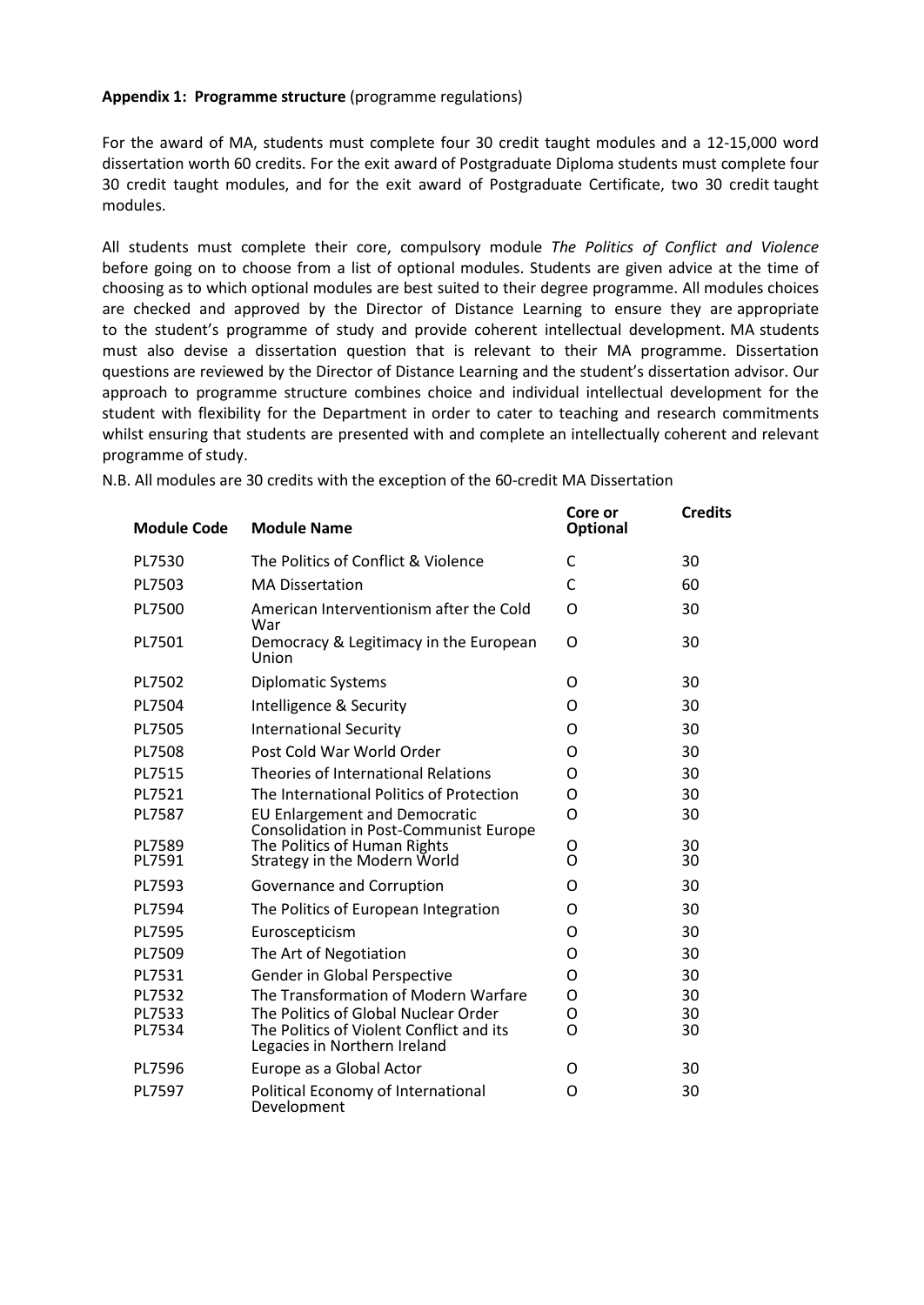### **Core Module Structure: 14 Week Semester Structure**

| E-tivities<br>(Activities) | <b>E-tivity Description</b>     | <b>Module</b><br>Weighting | <b>Duration</b><br>(days) | <b>Weekly Reading</b><br>(Weeks 1-10) |
|----------------------------|---------------------------------|----------------------------|---------------------------|---------------------------------------|
| E1                         | <b>Access and Socialisation</b> | 0                          |                           | Week 1                                |
| E2                         | Accessing e-resources           | 0                          | 15                        | Weeks 2-3                             |
| E <sub>3</sub>             | <b>Good Academic Practice</b>   | 0                          | 3                         | Week 4                                |
| E4                         | <b>Essay Plan</b>               |                            | 20                        | Weeks 4-7                             |
| E <sub>5</sub>             | Critical Analysis - Part 1      |                            |                           | <b>Week 7-8</b>                       |
|                            | Critical Analysis - Part 2      | 20%                        | 14                        | <b>Weeks 8-10</b>                     |
| E <sub>6</sub>             | Essay (Final)                   | 80%                        | 32                        | <b>Weeks 10-14</b>                    |

### **10 weeks of subject-specific reading and forum debate is accompanied by the following e-tivities:**

### **Optional Module Structure: 14 Week Semester Structure**

| E-tivities<br>(Activities) | <b>E-tivity Description</b>                    | <b>Module</b><br>Weighting | <b>Duration</b><br>(days) | <b>Weekly Reading</b><br>(Weeks 1-10) |
|----------------------------|------------------------------------------------|----------------------------|---------------------------|---------------------------------------|
| E <sub>1</sub>             | Access, socialisation and<br>reflection        | $\Omega$                   | 3                         | Week 1                                |
| E <sub>2</sub>             | Constructing an argument<br>plan (peer review) | $\Omega$                   |                           | Weeks 1-2                             |
| E <sub>3</sub>             | <b>Critical Analysis</b>                       | 20%                        | 21                        | Weeks 3-5                             |
| E4                         | <b>Essay Plan</b>                              | 0                          | 14                        | Weeks 6-7                             |
| E5                         | Engaging with texts                            | 0                          | 14                        | Weeks 8-9                             |
| E <sub>6</sub>             | Essay (Final)                                  | 80%                        | 32                        | <b>Weeks 10-14</b>                    |

#### **10 weeks of subject-specific reading and forum debate is accompanied by the following e-tivities:**

### **Distance Learning Teaching**

Distance Learning Modules in the Department of politics are taught entirely through our Virtual Learning Environment, Blackboard. Each week for ten weeks students are given a reading list accompanied by questions or exercises designed by the Course Convenor to help them critically engage with that literature. Students are encouraged to discuss and debate their reading on the online forums. An Associate Tutor supports these forum discussions though e-moderation. Accompanying weekly reading and discussion are six E-tivities. E-tivities are designed to build a supportive online community of students as well as develop scholarly skills. E-tivities take them form of formative and summative assessments designed to complement and support subject specific learning objectives by promoting key academic skills using subject specific materials. Students are guided through these E-tivities and the module as a whole by their Associate Tutor who is available in the online forums or via email. Course Convenors provide all learning materials and offer detailed feedback on all essay plans and essays. Online feedback is provided after each E-tivity and continuous support is available from the DL Personal Tutor.

Having completed the six E-tivities that comprise Core modules students should be able to:

- Contribute to forums
- Search for electronic library materials
- Identify and evaluate appropriate academic articles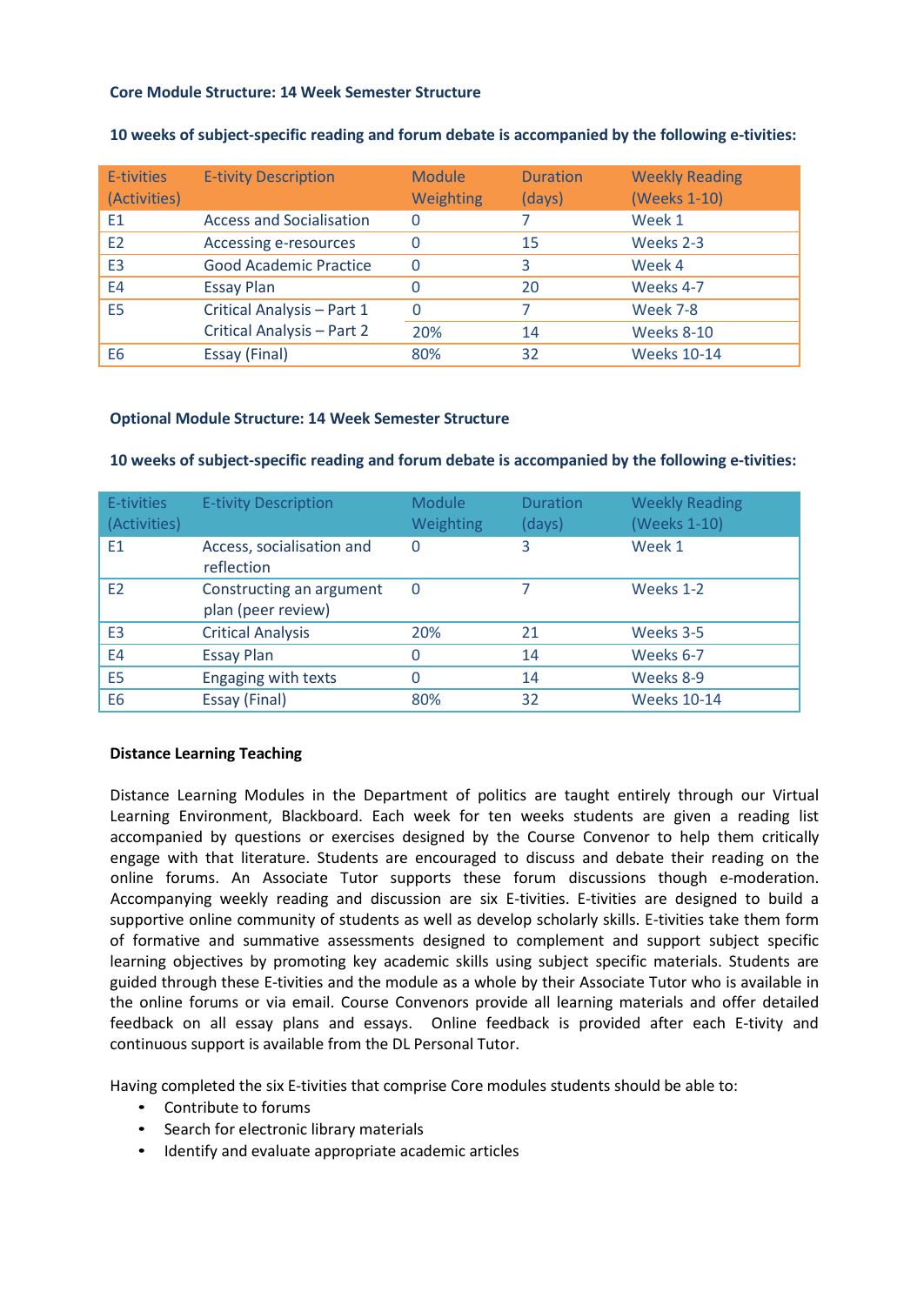- Compile and present a bibliography
- Understand why and how we reference academic writing
- Understand what plagiarism is and how to avoid it
- Learn about good essay writing techniques
- Plan an essay
- Critically engage with texts
- Produce an article review (1,200 words) worth 20% of the module mark
- Write a 5,000 word essay worth 80% of the module mark.

In addition the E-tivities of the non-core modules encourage students to:

- Reflect on their module choice and their interest in the subject matter
- Reflect on their previous learning experiences and develop their learning practice.
- Identify the over-all argument and supporting arguments made by another author
- Consider good structure in academic writing
- Develop their critical analysis skills (produce an article review of 1,200 words) worth 20% of the module mark.
- Develop their essay writing skills (write a 5,000 word essay worth 80% of the module mark).

Politics and IR Distance Learning courses encourage active enquiry-based learning rather than simply transmitting information to students and facilitate independent knowledge production by supporting and encouraging dialogue between students, Associate Tutors and Course Convenors as well as more importantly - amongst students themselves.

Our DL programme has been designed and developed in collaboration with learning technologists from the Course Development and Design Unit.

#### **Suspension of Studies**

### *The following information is given to students in the MADL Student Handbook:*

As a distance learning student, you will probably be combining the challenge of study with the demands of work and family life. The University does permit therefore a suspension of studies for up to one year. A suspension of studies must be requested in writing to *irdl@le.ac.uk*, stating the reason for the suspension request. Suspension periods are included in periods of registration.

Where possible, it is preferred that a suspension of studies is planned between taught modules. However, should circumstances arise that make it difficult for students to complete their current module, a suspension of studies may be requested during a module. In such cases the following suspension guidelines apply:

### **Suspension of Studies during a Core Module:**

| Stage of module suspension of studies is requested:                                             | <b>Suspension Regulations</b>                                                                                                     |
|-------------------------------------------------------------------------------------------------|-----------------------------------------------------------------------------------------------------------------------------------|
| Up-to submission of E-tivity 5:                                                                 | Student suspends to repeat the module in full or part<br>(as agreed with their Personal Tutor) in a subsequent<br>semester.       |
| After submission of E-tivity 5 and up to seven days<br>prior to the E-tivity 6 submission date: | Student suspends for 6 or 12 months and returns to<br>active studies in time to submit E-tivity 6 in-line with a<br>later intake. |
| No suspension is allowed after E-tivity 6 submission                                            | If a student is subsequently unable to submit E-tivity 6                                                                          |